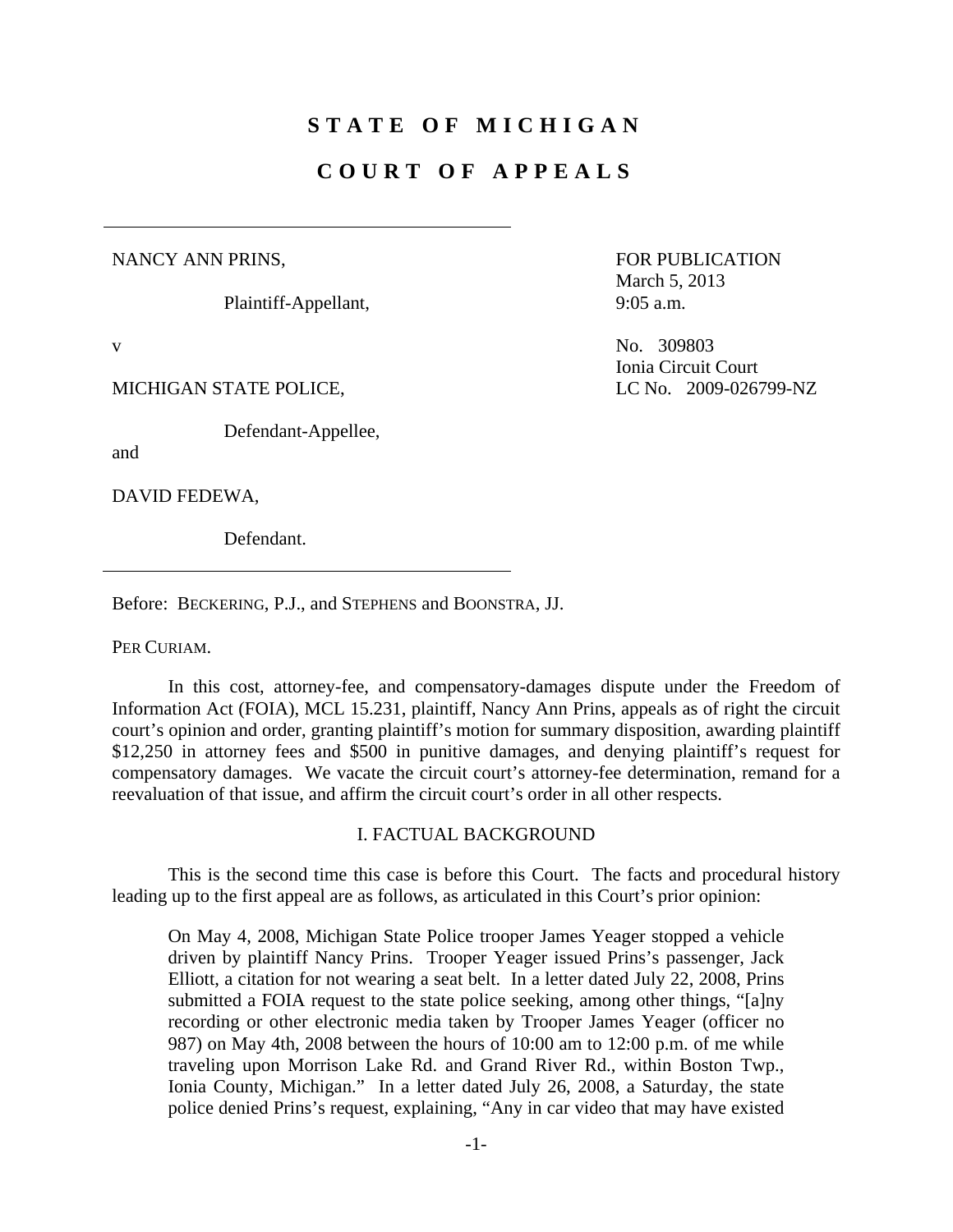is no longer available. Only kept 30 days [and] reused." The envelope enclosing the letter to Prins bore a postmark of July 29, 2008, a Tuesday.

On October 29, 2008, Elliott appeared at a hearing to contest his seat belt citation, and the prosecutor produced the videotape depicting the May 4, 2008, traffic stop. On January 26, 2009, Prins filed in the Ionia Circuit Court a complaint seeking damages for defendants' violation of the FOIA. The state police moved for summary disposition on the ground that the applicable period of limitation, MCL 15.240(1)(b), barred Prins's FOIA action. The state police asserted that the 180– day period began to run on July 26, 2008, the date the police authored the denial letter, and that Prins untimely filed her complaint 184 days later. Prins countered that the act of mailing the denial letter triggered the 180–day time limit, rendering her complaint timely. In a bench opinion, the circuit court granted defendants summary disposition. [*Prins v Mich State Police*, 291 Mich App 586, 587-88; 805 NW2d 619 (2011) (internal footnotes omitted).]

 In the first appeal, we addressed the issue of "whether the 180–day period of limitation begins to run when a public body writes a letter denying access to information, or when the public body places the denial letter in the mail." *Id.* at 587. On February 15, 2011, we issued an opinion, holding that "mailing triggers the running of the 180–day period of limitation." *Id.* Therefore, we reversed the circuit court's order granting summary disposition in favor of defendants and remanded for further proceedings. *Id.* at 587, 591-592.

 On June 29, 2011, the Michigan Supreme Court granted the Michigan State Police's application for leave to appeal. *Prins v Mich State Police*, 489 Mich 979; 799 NW2d 17 (2011). However, on January 25, 2012, our Supreme Court vacated its June 29, 2011, order and denied the application for leave to appeal because the Court no longer believed that the questions presented merited review. *Prins v Mich State Police*, 490 Mich 988; 807 NW2d 298 (2012).

 On February 21, 2012, plaintiff moved the circuit court for summary disposition under MCR 2.116(C)(9), requesting a judgment in her favor, a finding that defendants' actions were arbitrary and capricious under MCL 15.240(7), and a hearing date to determine her damages. The circuit court held a hearing on March 15, 2012, to address plaintiff's motion. Defendants acknowledged that, in light of the appellate decisions, the issue before the court was "really the matter of damages." Plaintiff requested attorney fees for 104.73 hours worked at \$385 per hour, \$500 in punitive damages, and  $$7,500$  in compensatory damages.<sup>1</sup> In response, defendants argued that plaintiff's attorney-fee request was excessive (particularly because counsel was only charging plaintiff \$295 per hour), punitive damages were not warranted because the denial of plaintiff's FOIA request was not arbitrary and capricious, and plaintiff's request for compensatory damages was "without any real basis" and "unrelated to the matter before the Court." The circuit court indicated that it was inclined to grant plaintiff's motion for summary disposition and to award plaintiff reasonable attorney fees; the court explained that it would

1

<sup>&</sup>lt;sup>1</sup> Later during the hearing, plaintiff stated that she "would accept" \$2,500 in compensatory damages.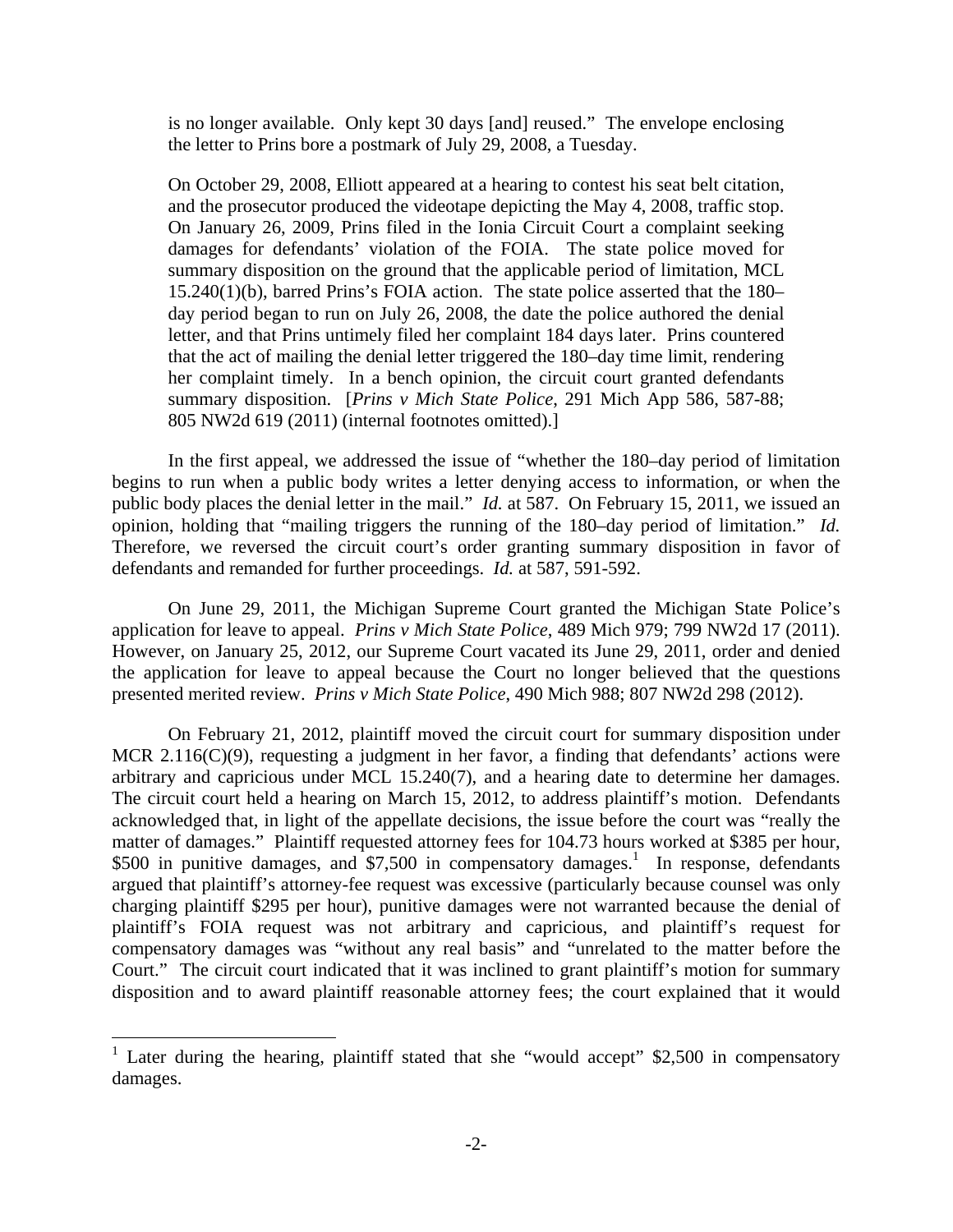provide the parties with an opportunity to submit proofs regarding the amount of reasonable attorney fees at a later hearing. Plaintiff, however, requested that proofs be submitted during the instant hearing, to which defendants and the trial court agreed.

 The court accepted as evidence plaintiff's retainer agreement, plaintiff's itemized bill, and excerpts from the State Bar of Michigan 2010 Economics of Law Practice Attorney Income and Billing Rate Summary Report. The court also heard testimony from plaintiff regarding her request for compensatory damages. Specifically, plaintiff testified that her husband was shot and killed by a Michigan State Police Trooper in 1998; however, the "official record" was that her husband committed suicide. Plaintiff explained that she made a FOIA request with the Michigan State Police to obtain "basically anything they had of any of the details of what happened." But the documents that she received were "crossed out with a black marker" so that she "couldn't read everything," and the photographs provided were of such a poor quality that "you couldn't really see what the photographs were." As a result, plaintiff was disappointed and felt that the Michigan State Police lied to her. Plaintiff further testified that, as a result of the denial of her FOIA request in the present case, she feels as if the Michigan State Police "aren't included in your friends who are there to help you." Plaintiff felt that they are "deceptive and lying" and, therefore, that she should receive compensatory damages. The court advised the parties that it would take the matter under advisement to review the evidence and issue a written opinion.

 The circuit court issued its opinion and order on April 2, 2012, granting plaintiff's motion for summary disposition. The court dismissed plaintiff's claims against defendant, David Fedewa, on the basis that Fedewa was not a public body. The court denied plaintiff's request for compensatory damages, explaining that there was no proof of a nexus between the death of plaintiff's husband and the FOIA request in this case. The court also stated that plaintiff failed to present legal authority to award such damages. The court then concluded that plaintiff was entitled to \$500 in punitive damages because the denial of her FOIA request was arbitrary and capricious. Finally, the court opined as follows regarding attorney fees: "This Court has reviewed the attorney fees requested by Defendant [sic] and determines without any disrespect to defense [sic] counsel's experience or expertise, that a reasonable attorney fee for representation at the trial and appellate court levels is \$175 per hour at 70 hours or \$12,250 . . . ."

#### II. ANALYSIS

#### A. COSTS

 Plaintiff first argues that the trial court erred by holding that she was not entitled to the costs and expenses that she incurred in pursuing this action.

 Section 10 of the FOIA provides that, "[i]f a person asserting the right to inspect, copy, or receive a copy of all or a portion of a public record prevails in an action commenced under this section, the court shall award reasonable attorneys' fees, costs, and disbursements." MCL 15.240(6). Thus, if a plaintiff prevails completely in an action to compel disclosure under the FOIA, the circuit court must award costs to the plaintiff. *Thomas v New Baltimore*, 254 Mich App 196, 202; 657 NW2d 530 (2002); *Swickard v Wayne Co Med Examiner*, 196 Mich App 98, 101; 492 NW2d 497 (1992).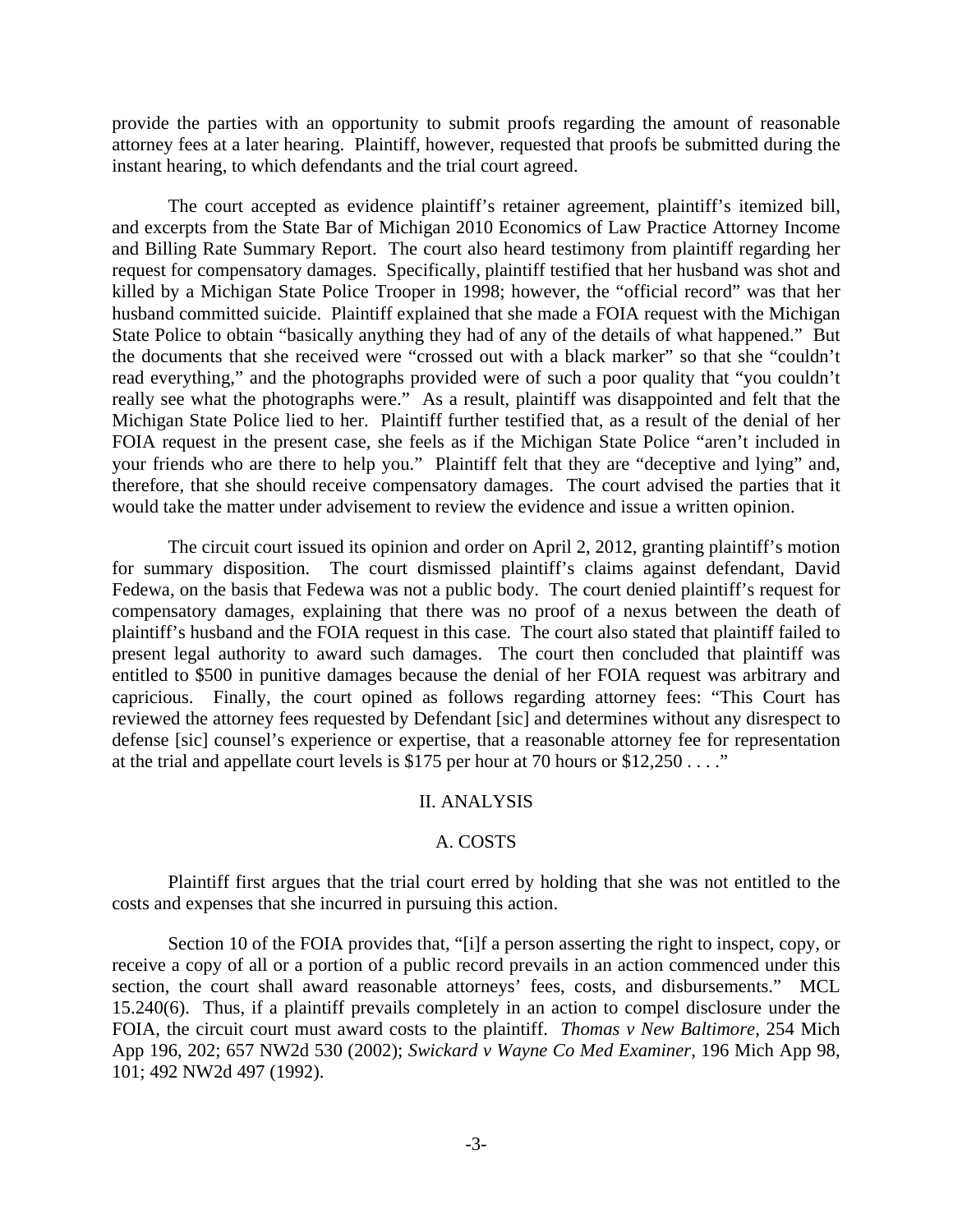In this case, the circuit court did not hold that plaintiff was not entitled to costs; rather, it did not address plaintiff's entitlement to costs at all. Plaintiff did not request costs when she moved the circuit court for summary disposition on February 21, 2012. She also did not request costs at the motion hearing on March 15, 2012, when she requested attorney fees, compensatory damages, and punitive damages. Although plaintiff now on appeal insists that the circuit court should have awarded her costs, she fails to identify what her costs and expenses are. And she does not reference any facts in the record to illustrate that she incurred costs. Plaintiff may not merely announce her position and leave it to this Court to discover and rationalize the factual basis for her claims; therefore, plaintiff has abandoned this issue, and we decline to address it. See *Wilson v Taylor*, 457 Mich 232, 243; 577 NW2d 100 (1998); *Begin v Mich Bell Tel Co*, 284 Mich App 581, 590; 773 NW2d 271 (2009); *Mich Council of Trout Unlimited v Dep't of Military Affairs*, 213 Mich App 203, 222; 539 NW2d 745 (1995).

#### B. ATTORNEY FEES

 Plaintiff next argues that the circuit court erred by awarding attorney fees for 70 hours of work at a rate of \$175 per hour when she requested fees for 104.73 hours of work at a rate of \$385 per hour.

 We review for an abuse of discretion an award of attorney fees to a prevailing plaintiff in an action under the FOIA. *Messenger v Ingham Co Prosecutor*, 232 Mich App 633, 647; 591 NW2d 393 (1998). We review a trial court's factual findings for clear error. *Local Area Watch v City of Grand Rapids*, 262 Mich App 136, 142; 683 NW2d 745 (2004).

 As previously discussed, section 10 of the FOIA provides that, "[i]f a person asserting the right to inspect, copy, or receive a copy of all or a portion of a public record prevails in an action commenced under this section, the court shall award reasonable attorneys' fees, costs, and disbursements." MCL 15.240(6). Thus, if a plaintiff prevails completely in an action to compel disclosure under the FOIA, the circuit court must award reasonable attorney fees. *Thomas*, 254 Mich App at 202; *Swickard*, 196 Mich App at 101. "[T]he prevailing party's entitlement to an award of reasonable attorney fees . . . includes *all* such fees . . . related to achieving production of the public records." *Meredith Corp v City of Flint*, 256 Mich App 703, 715; 671 NW2d 101 (2003). "The amount of attorney fees awarded to a prevailing party under the FOIA is within the discretion of the trial court." *Yarbrough v Dep't of Corrections*, 199 Mich App 180, 186; 501 NW2d 207 (1993).

 The touchstone of determining the amount of attorney fees to be awarded to a prevailing party in a FOIA case is *reasonableness*. See *Mich Tax Mgt Servs Co v City of Warren*, 437 Mich 506, 509-512; 473 NW2d 263 (1991). Our Supreme Court has held that, although there is no precise formula to determine a reasonable fee, courts in FOIA cases should consider the following factors articulated in *Wood v Detroit Auto Inter-Ins Exch*, 413 Mich 573, 587-588; 321 NW2d 653 (1982): (1) the attorney's experience and professional standing; (2) the skill, time, and labor involved; (3) the amount in question and the results achieved; (4) the case's difficulty; (5) the expenses incurred; and (6) the length and nature of the professional relationship with the client. *Id.* at 509-510. The Court explained that a reasonableness analysis is not limited to the above factors and that a court need not detail its findings as to each factor considered. *Id.* at 510. Importantly, the Court emphasized that the circuit court's determination of a reasonable fee must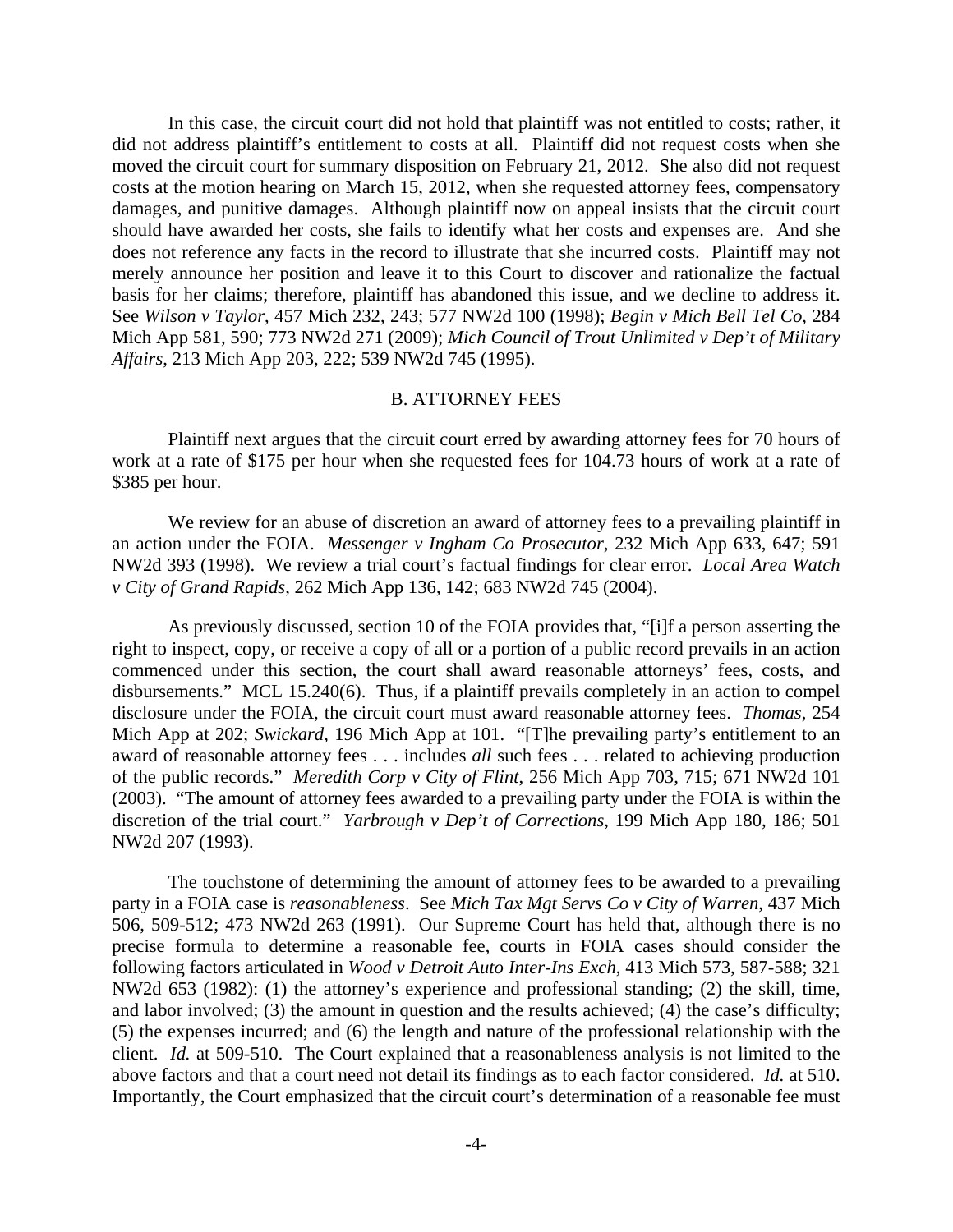be an independent determination. *Id.* at 511. "The court is not performing a review function limited to approval or disapproval of others' calculations regarding the amount of fees to be awarded." *Id.* at 511-512.

 More recently, in *Smith v Khouri*, 481 Mich 519, 526-533; 751 NW2d 472 (2008), the Supreme Court addressed the *Wood* multifactor approach in the context of determining a reasonable attorney fee as case-evaluation sanctions and concluded that the current *Wood* analysis needed "some fine-tuning." The *Smith* Court held that trial courts should conduct a reasonableness analysis with an approach considering both the *Wood* factors and the reasonable attorney-fee factors listed in Rule 1.5(a) of the Michigan Rules of Professional Conduct  $(MRPC)<sup>2</sup>$  *Smith*, 481 Mich at 528-533. The Court explained the approach as follows:

We hold that a trial court should begin its analysis by determining the fee customarily charged in the locality for similar legal services, i.e., factor 3 under MRPC 1.5(a). In determining this number, the court should use reliable surveys or other credible evidence of the legal market. This number should be multiplied by the reasonable number of hours expended in the case (factor 1 under MRPC 1.5[a] and factor 2 under *Wood*). The number produced by this calculation should serve as the starting point for calculating a reasonable attorney fee. We believe that having the trial court consider these two factors first will lead to greater consistency in awards. Thereafter, the court should consider the remaining *Wood*/MRPC factors to determine whether an up or down adjustment is

1

(2) the likelihood, if apparent to the client, that the acceptance of the particular employment will preclude other employment by the lawyer;

(3) the fee customarily charged in the locality for similar legal services;

(4) the amount involved and the results obtained;

(5) the time limitations imposed by the client or by the circumstances;

(6) the nature and length of the professional relationship with the client;

(7) the experience, reputation, and ability of the lawyer or lawyers performing the services; and

(8) whether the fee is fixed or contingent. [*Smith*, 481 Mich at 530, quoting MRPC 1.5(a).]

<sup>&</sup>lt;sup>2</sup> The *Smith* Court listed the factors found in Rule 1.5(a) as follows:

<sup>(1)</sup> the time and labor required, the novelty and difficulty of the questions involved, and the skill requisite to perform the legal service properly;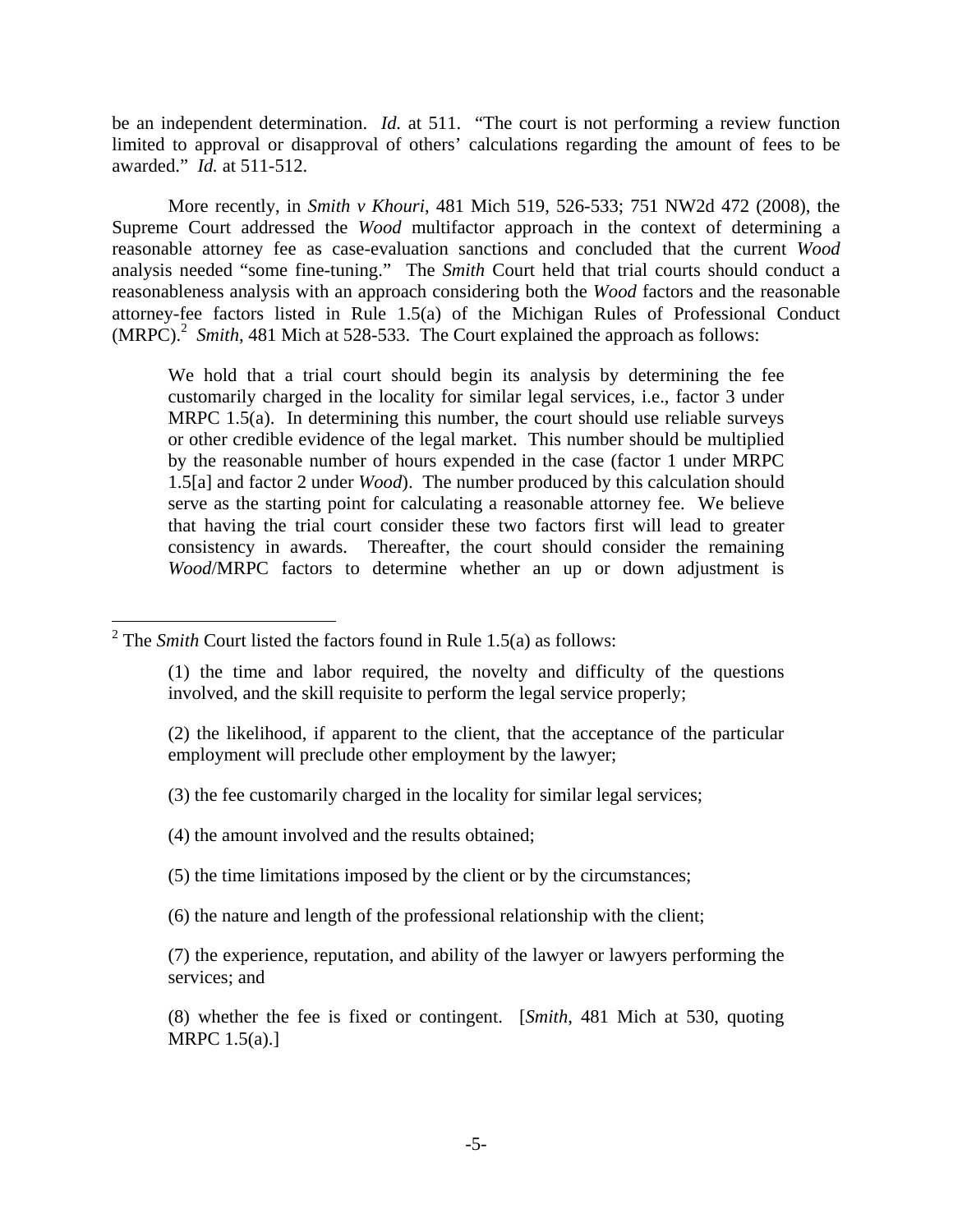appropriate. And, in order to aid appellate review, a trial court should briefly discuss its view of the remaining factors.

The reasonable hourly rate represents the fee customarily charged in the locality for similar legal services, which is reflected by the market rate for the attorney's work. The market rate is the rate that lawyers of similar ability and experience in the community normally charge their paying clients for the type of work in question. We emphasize that the burden is on the fee applicant to produce satisfactory evidence—in addition to the attorney's own affidavits—that the requested rates are in line with those prevailing in the community for similar services by lawyers of reasonably comparable skill, experience and reputation. The fees customarily charged in the locality for similar legal services can be established by testimony or empirical data found in surveys and other reliable reports. But we caution that the fee applicant must present something more than anecdotal statements to establish the customary fee for the locality. Both the parties and the trial courts of this state should avail themselves of the most relevant available data. For example, as noted earlier, in this case defendant submitted an article from the Michigan Bar Journal regarding the economic status of attorneys in Michigan. By recognizing the importance of such data, we note that the State Bar of Michigan, as well as other private entities, can provide a valuable service by regularly publishing studies on the prevailing market rates for legal services in this state. We also note that the benefit of such studies would be magnified by more specific data relevant to variations in locality, experience, and practice area.

In considering the time and labor involved (factor 1 under MRPC 1.5 [a] and factor 2 under *Wood* ) the court must determine the reasonable number of hours expended by each attorney. The fee applicant must submit detailed billing records, which the court must examine and opposing parties may contest for reasonableness. The fee applicant bears the burden of supporting its claimed hours with evidentiary support. If a factual dispute exists over the reasonableness of the hours billed or hourly rate claimed by the fee applicant, the party opposing the fee request is entitled to an evidentiary hearing to challenge the applicant's evidence and to present any countervailing evidence.

Multiplying the reasonable hourly rate by the reasonable hours billed will produce a baseline figure. After these two calculations, the court should consider the other factors and determine whether they support an increase or decrease in the base number. [*Id.* at 530-533 (internal quotation marks and citations omitted).]

In addition to articulating this new approach, the *Smith* Court noted that, unlike the approach articulated in *Wood*, a "court should briefly address on the record its view of each of the factors" to aid appellate review. *Id.* at 529 n 14. The Court also noted that, as in *Wood*, courts are not limited to the specific factors discussed; however, it emphasized that, "[t]o the extent a trial court considers any factor not enumerated in *Wood* or MRPC 1.5(a), the court should expressly indicate this and justify the relevance and use of the new factor." *Id.* at 531 n 15.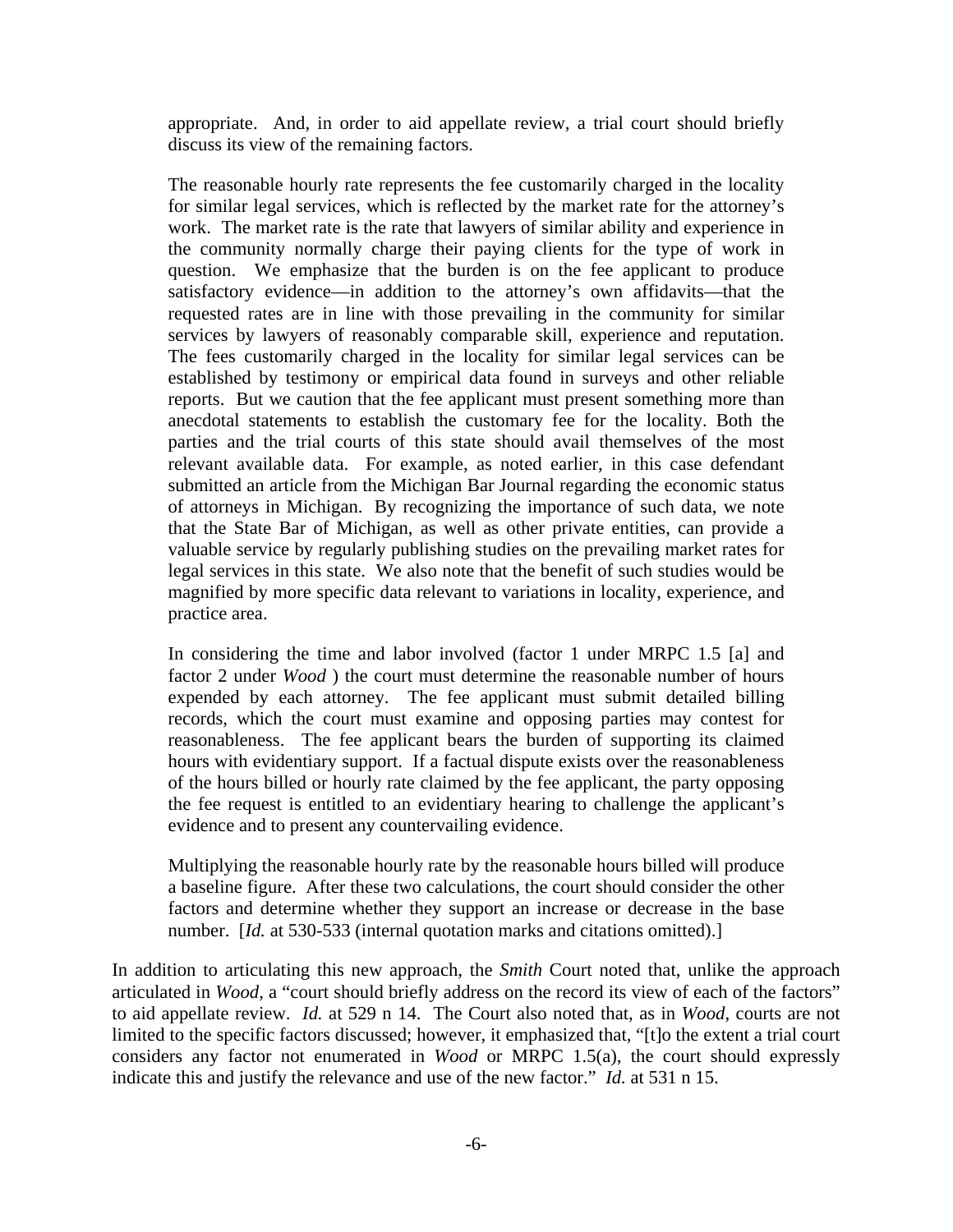About one year after *Smith*, our Supreme Court issued an order reversing a decision of this Court in a FOIA case and remanded the case to the circuit court to determine the plaintiff's reasonable attorney fees pursuant to the factors set forth in *Smith*. *Coblentz v City of Novi*, 485 Mich 961; 774 NW2d 526 (2009). Accordingly, although *Smith* is not a FOIA case, it controls for purposes of determining reasonable attorney fees in FOIA cases, including plaintiff's reasonable attorney fees in this case. See *id.*

 In this case, the circuit court took the attorney-fee issue under advisement at the conclusion of the March 15, 2012, hearing and then issued the following attorney-fee analysis in its opinion and order: "This Court has reviewed the attorney fees requested by Defendant [sic] and determines without any disrespect to defense [sic] counsel's experience or expertise, that a reasonable attorney fee for representation at the trial and appellate court levels is \$175 per hour at 70 hours or \$12,250 . . . ." Essentially, there is no attorney-fee analysis at all—let alone an analysis pursuant to *Smith*—for this Court to conduct a meaningful review of the circuit court's attorney-fee determination. *Smith* explicitly requires trial courts to briefly address each of the *Smith* factors when reaching its decision to aid appellate review; the circuit court did not do so in this case. Therefore, we vacate the circuit court's April 2012 opinion and order with respect to attorney fees and remand this case to the circuit court to reevaluate the attorney-fee issue pursuant to *Smith*. See generally *Coblentz*, 485 Mich at 961 (remanding to the trial court for a redetermination of attorney fees pursuant to *Smith*).

### C. COMPENSATORY DAMAGES

 Plaintiff's final argument is that the circuit court erred by not awarding her compensatory damages pursuant to MCL 15.240(7) to compensate her for her "healthy distrust" of the Michigan State Police.

 As previously discussed, MCL 15.240(6) provides that, "[i]f a person asserting the right to inspect, copy, or receive a copy of all or a portion of a public record prevails in an action commenced under this section, the court shall award reasonable attorneys' fees, costs, and disbursements." MCL 15.240(7) states the following:

If the circuit court determines in an action commenced under this section that the public body has arbitrarily and capriciously violated this act by refusal or delay in disclosing or providing copies of a public record, the court shall award, *in addition to any actual or compensatory damages*, punitive damages in the amount of \$500.00 to the person seeking the right to inspect or receive a copy of a public record. The damages shall not be assessed against an individual, but shall be assessed against the next succeeding public body that is not an individual and that kept or maintained the public record as part of its public function. [Emphasis added.]

The FOIA does not define "actual or compensatory damages," and neither this Court nor our Supreme Court have construed the term for purposes of MCL 15.240(6)-(7).

 In this case, plaintiff essentially argues that she is entitled to be compensated for her distrust of the Michigan State Police simply because MCL 15.240(7) says "compensatory